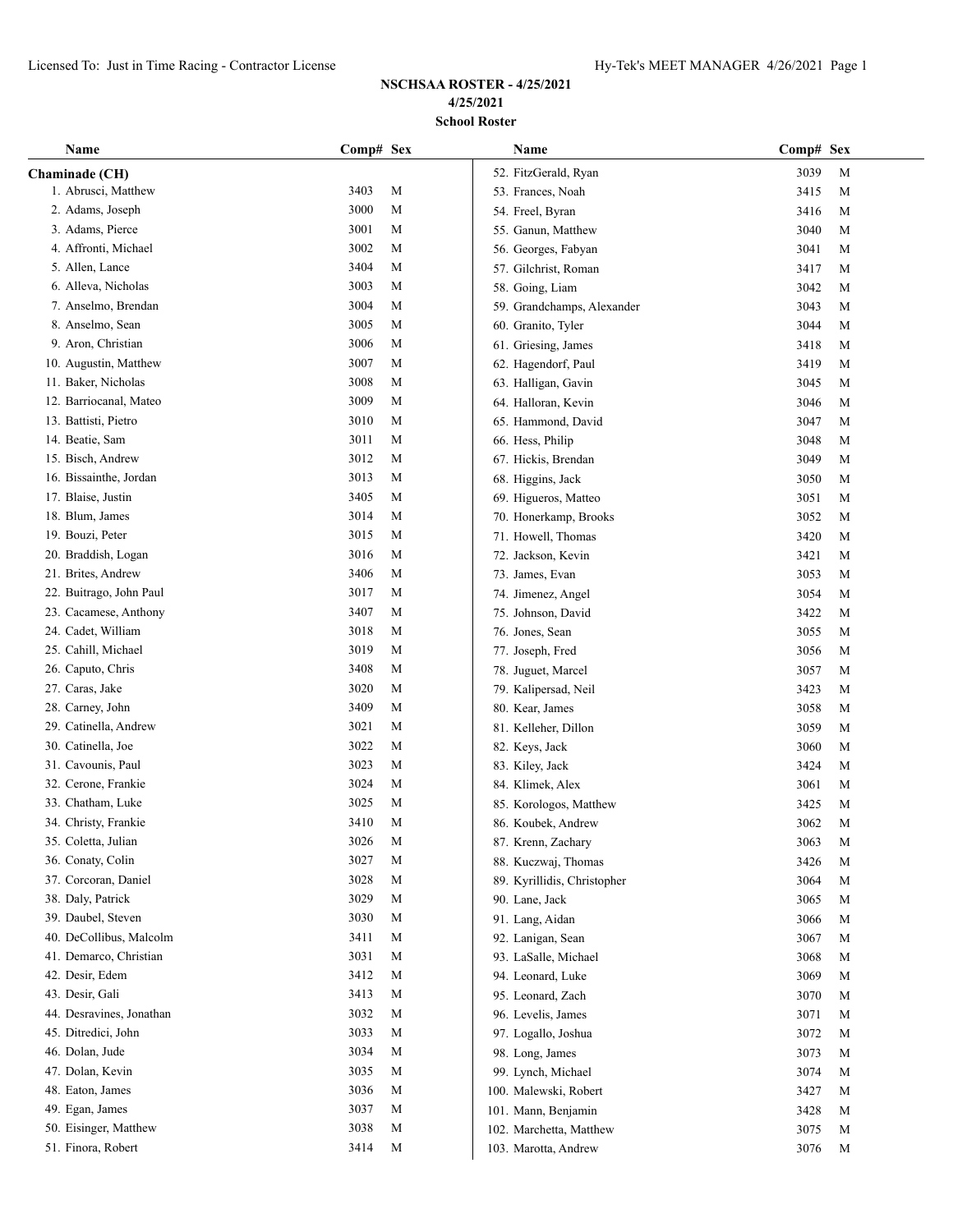# **NSCHSAA ROSTER - 4/25/2021 4/25/2021 School Roster**

| Name                          | Comp# Sex |   | Name                     | Comp# Sex |   |
|-------------------------------|-----------|---|--------------------------|-----------|---|
| Chaminade (CH)                |           |   | 155. Skeans, Dillon      | 3115      | M |
| 104. Matzerath, Nicholas      | 3077      | M | 156. Smith, Seamus       | 3116      | M |
| 105. Mauro, Luke              | 3078      | M | 157. Solosky, Patrick    | 3117      | M |
| 106. Mayas, Ranulph           | 3079      | M | 158. Sorice, Sean        | 3118      | M |
| 107. McAndrews, Timothy       | 3429      | M | 159. Spillane, Brennan   | 3119      | M |
| 108. McCarthy, John           | 3430      | M | 160. Stankewick, Anthony | 3120      | M |
| 109. McDermott, Sean          | 3080      | M | 161. Sweeney, Owen       | 3121      | M |
| 110. McDonald, Trent          | 3081      | M | 162. Taylor, Ryan        | 3122      | M |
| 111. McGoldrick, Michael      | 3082      | M | 163. Timoney, Daniel     | 3123      | M |
| 112. McGoldrick, Timothy      | 3431      | M | 164. Torres, Isaiah      | 3124      | M |
| 113. Mendosa-Ali, Christopher | 3083      | M | 165. Touma, Jason        | 3125      | M |
| 114. Mestousis, Julian        | 3084      | M | 166. Touma, Michael      | 3126      | M |
| 115. Micalizzi, Michael       | 3085      | M | 167. Vazquez, Anthony    | 3127      | M |
| 116. Moloney, Owen            | 3086      | M | 168. Viscusi, Devin      | 3442      | M |
| 117. Morales, Derek           | 3087      | M | 169. Wachtel, Jason      | 3128      | M |
| 118. Morgan, Martin           | 3088      | M | 170. Walker, Adam        | 3129      | M |
| 119. Morose, Karl-Heinz       | 3089      | M | 171. Wangerman, Michael  | 3130      | M |
| 120. Muccini, Daniel          | 3090      | M | 172. Watson, Daniel      | 3131      | M |
| 121. Mulryan, Patrick         | 3091      | M | 173. Weber, Aidan        | 3132      | M |
| 122. Murphy, Jack             | 3432      | M | 174. White, Matthew      | 3133      | M |
| 123. Natindim, Grant          | 3092      | M | 175. Wick, Ryan          | 3443      | M |
| 124. Naudus, Frank            | 3093      | M | 176. Willman, Aidan      | 3134      | M |
| 125. Neumann, James           | 3433      | M | 177. Willox, Ryan        | 3444      | M |
| 126. O'Brien, Dennis          | 3434      | M | 178. Winthrop, Kieran    | 3135      | M |
| 127. O'Callaghan, Quinn       | 3094      | M | 179. Yu, Tristan         | 3136      | M |
| 128. O'Donnell, Owen          | 3095      | M | 180. Zeppieri, Matteo    | 3137      | M |
| 129. O'Keefe, Ian             | 3096      | M | 181. Zgurzynski, John    | 3138      | M |
| 130. Orfano, Jake             | 3097      | M |                          |           |   |
| 131. O'Sullivan, John         | 3098      | M |                          |           |   |
| 132. Paganucci, Jack          | 3435      | M |                          |           |   |
| 133. Papacostas, James        | 3099      | M |                          |           |   |
| 134. Paris, Viktor            | 3100      | M |                          |           |   |
| 135. Pepitone, Anthony        | 3101      | M |                          |           |   |
| 136. Phelan, Brendan          | 3102      | M |                          |           |   |
| 137. Placide, Kevin           | 3103      | M |                          |           |   |
| 138. Preiss, Thomas           | 3104      | M |                          |           |   |
| 139. Puscaso, Michael         | 3436      | M |                          |           |   |
| 140. Rachek, William          | 3437      | M |                          |           |   |
| 141. Rafferty, Kieran         | 3105      | M |                          |           |   |
| 142. Read, Chip               | 3106      | M |                          |           |   |
| 143. Ritcey, Liam             | 3107      | M |                          |           |   |
| 144. Rodriguez, Tyler         | 3108      | M |                          |           |   |
| 145. Rose, Cameron            | 3438      | M |                          |           |   |
| 146. Rowland, Connor          | 3109      | M |                          |           |   |
| 147. Russo, Theodore          | 3439      | M |                          |           |   |
| 148. Sadler, Jack             | 3440      | M |                          |           |   |
| 149. Saponeri, Eric           | 3110      | M |                          |           |   |
| 150. Sari, Owen               | 3111      | M |                          |           |   |
| 151. Sausa, Anthony           | 3112      | M |                          |           |   |
| 152. Schmatz, Jack            | 3113      | M |                          |           |   |
| 153. Schmitt, Ryan            | 3114      | M |                          |           |   |

154. Sessa, James 3441 M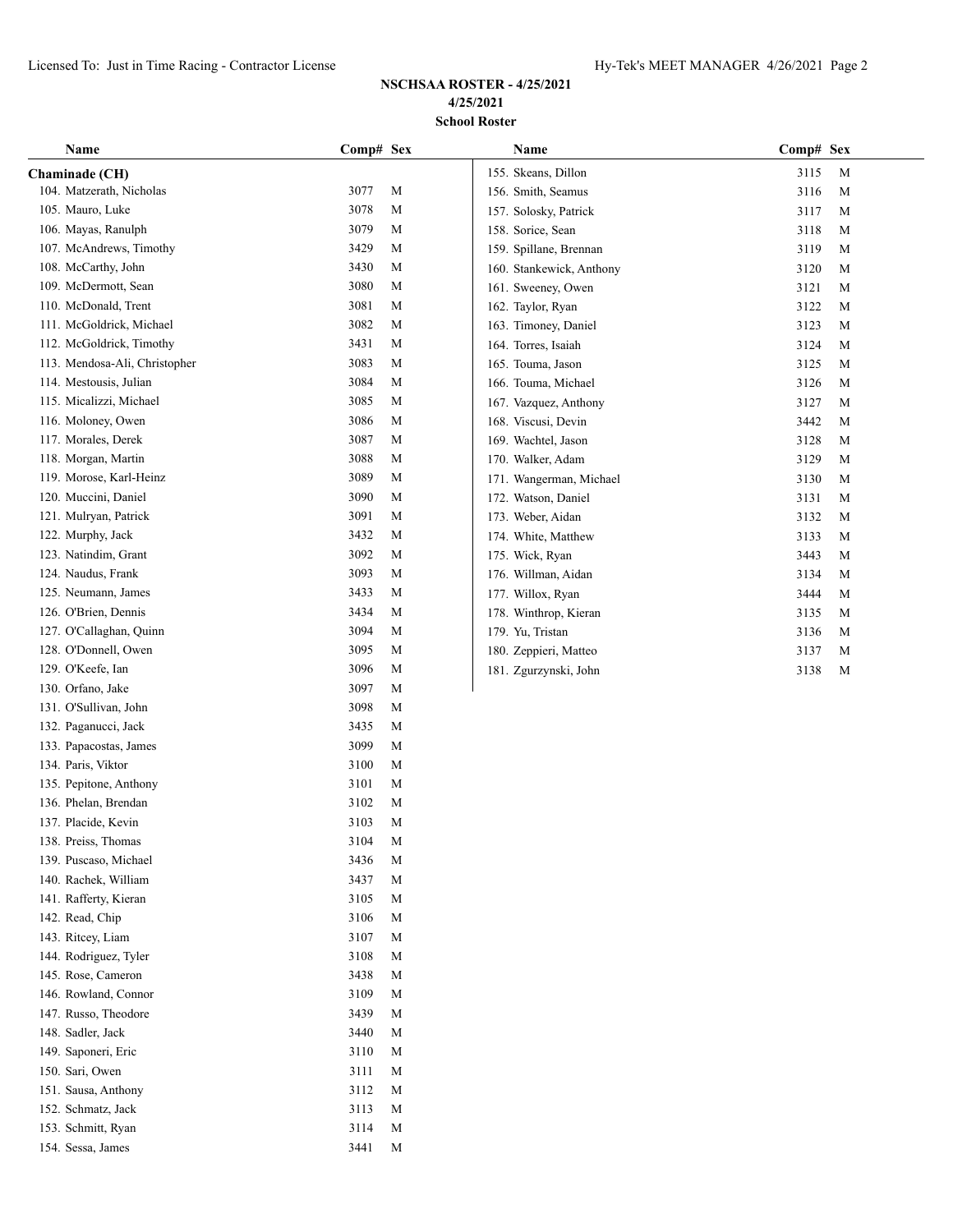| Name                     | Comp# Sex            | Name | Comp# Sex |
|--------------------------|----------------------|------|-----------|
| <b>Holy Trinity (HT)</b> |                      |      |           |
| 1. Barbiero, Daniel      | $\mathbf{M}$<br>3139 |      |           |
| 2. Belote, Andrew        | 3140<br>M            |      |           |
| 3. Brown, Josiah         | 3141<br>M            |      |           |
| 4. Crandall, Jordan      | 3142<br>M            |      |           |
| 5. Crandall, Julien      | 3143<br>M            |      |           |
| 6. Davis, Isaiah         | 3144<br>M            |      |           |
| 7. Escobar, John         | 3145<br>M            |      |           |
| 8. Frooks, Daniel        | 3445<br>M            |      |           |
| 9. James, Hopeton        | 3146<br>M            |      |           |
| 10. Knight, James        | 3147<br>M            |      |           |
| 11. Leach, Justin        | 3148<br>M            |      |           |
| 12. Pagan, Matthew       | 3149<br>M            |      |           |
| 13. Parent, Alan         | 3150<br>M            |      |           |
| 14. Paz, Anthony         | 3151<br>M            |      |           |
| 15. Pitts, Bryan         | 3152<br>M            |      |           |
| 16. Reeder, Jameer       | 3153<br>M            |      |           |
| 17. Ridley, Bryce        | 3154<br>M            |      |           |
| 18. Sinclair, Jaden      | 3155<br>M            |      |           |
| 19. Small, Myles         | 3156<br>M            |      |           |
| 20. Suryavanshi, Anshul  | 3157<br>M            |      |           |
| 21. Uemura, Nicolas      | 3158<br>M            |      |           |
| 22. Uwode, Otega         | 3159<br>M            |      |           |
| 23. Wayne, Elias         | 3160<br>M            |      |           |
| 24. White Jr, Ranall     | 3161<br>M            |      |           |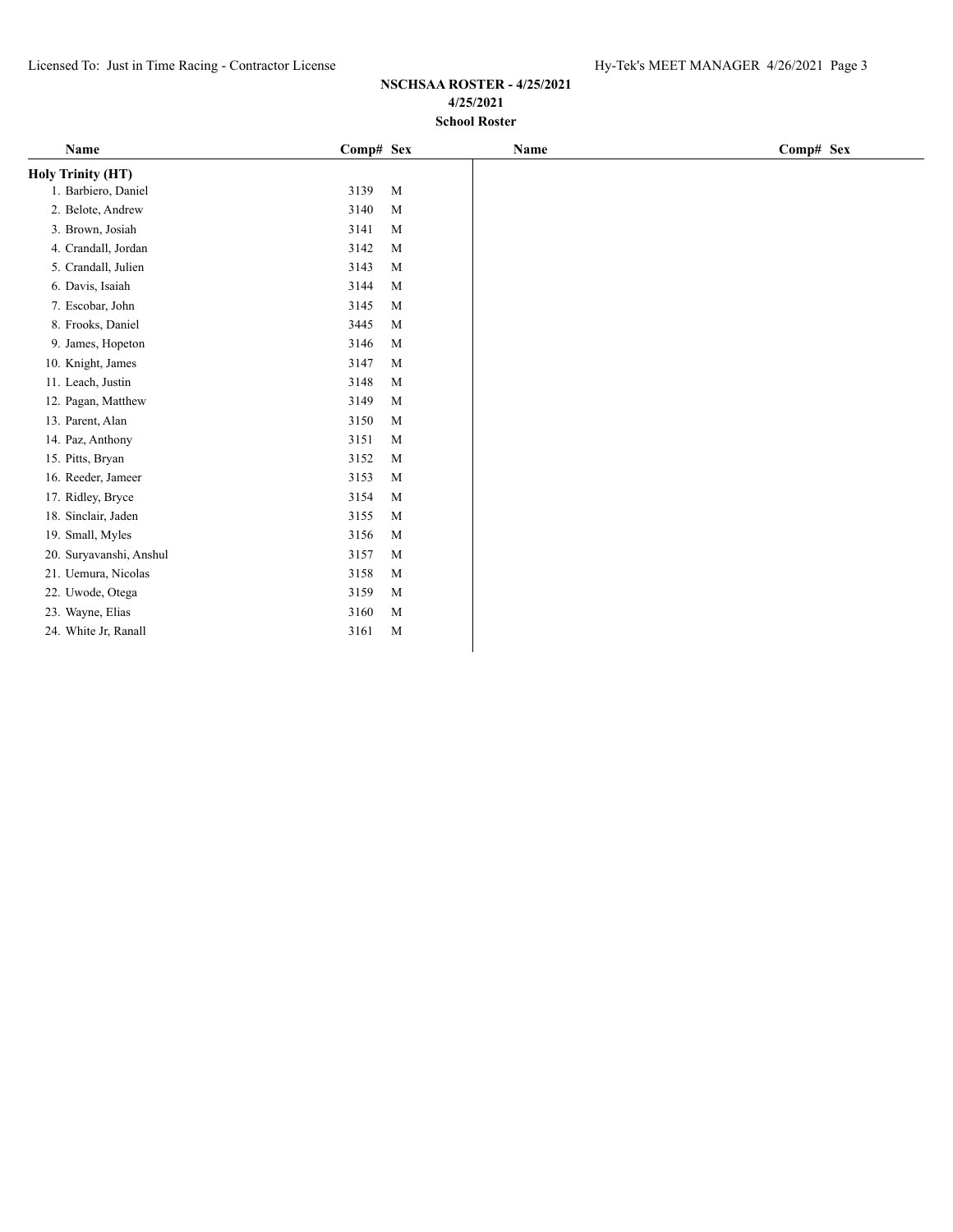## **NSCHSAA ROSTER - 4/25/2021 4/25/2021 School Roster**

| Name                      | Comp# Sex           | Name                        | Comp# Sex           |
|---------------------------|---------------------|-----------------------------|---------------------|
| Kellenberg (KELL)         |                     | 52. Lyons, Jaden            | 3213<br>$\mathbf M$ |
| 1. Agoglia, James         | 3162<br>$\mathbf M$ | 53. Makelele, Claude-Albert | 3446<br>M           |
| 2. Alcusky, Gregory       | 3163<br>M           | 54. Martinez, Jeremy        | 3214<br>M           |
| 3. Baltas, Agostino       | 3164<br>M           | 55. Mauriceau, Edward       | 3215<br>M           |
| 4. Bennett, Chase         | 3165<br>M           | 56. McKenzie, Justin        | 3216<br>M           |
| 5. Bernic, Brian          | 3166<br>M           | 57. Miglino, Andrew         | 3217<br>M           |
| 6. Blount, Bryce          | 3167<br>M           | 58. Miglino, Michael        | 3218<br>M           |
| 7. Boison, Owen           | 3168<br>M           | 59. Monteforte, Benito      | 3219<br>M           |
| 8. Borgese, Michael       | 3169<br>M           | 60. Montes Garcia, Juan     | 3220<br>M           |
| 9. Byrne, Aidan           | 3170<br>M           | 61. Mormando, James         | 3221<br>M           |
| 10. Byrne, Ryan           | 3171<br>M           | 62. Mormando, Matthew       | 3222<br>M           |
| 11. Calderon, Christian   | 3172<br>M           | 63. Morris, Kavon           | 3447<br>M           |
| 12. Calderon, Szakary     | 3173<br>M           | 64. Mroz, Ryan              | 3223<br>M           |
| 13. Cannella, Marc        | 3174<br>M           | 65. Mullin, William         | 3224<br>M           |
| 14. Carsey, Daniel        | 3175<br>M           | 66. Murphy, Lucas           | 3225<br>M           |
| 15. Cassano, Daniel       | 3176<br>М           | 67. Murray, Kyle            | 3226<br>M           |
| 16. Chicas, Derek         | 3177<br>М           | 68. Nasso Jr, Thomas        | 3227<br>M           |
| 17. Cruz, Jonathan        | 3178<br>М           | 69. Noumair, Griffin        | 3228<br>M           |
| 18. De Risi, Christian    | 3179<br>M           | 70. Okoye, Norbert          | 3229<br>M           |
| 19. Decady, Jason         | 3180<br>M           | 71. O'Reilly, Liam          | 3230<br>$\mathbf M$ |
| 20. DiPalo, Vincent       | 3181<br>M           | 72. Ort, Thomas             | 3231<br>M           |
| 21. Dorsaint, Justin      | 3182<br>M           | 73. Overton, Ryan           | 3232<br>M           |
| 22. Duggan, Jonathan      | 3183<br>M           | 74. Perchinelli, Michael    | 3233<br>M           |
| 23. Durante, Joseph       | 3184<br>M           | 75. Perrone, Anthony        | 3234<br>M           |
| 24. Ferrante, Joncarlo    | 3185<br>M           | 76. Petrone, Mateo          | 3235<br>M           |
| 25. Ferrante, Joseph      | 3186<br>M           | 77. Pitaud, Tyler           | 3448<br>M           |
| 26. Filagrossi, Christian | 3187<br>M           | 78. Pollina, Julian         | 3236<br>M           |
| 27. Fingall, Jordan       | 3188<br>M           | 79. Regan, Connor           | 3237<br>M           |
| 28. Flanagan, Patrick     | 3189<br>M           | 80. Rivera, Adrian          | 3238<br>M           |
| 29. Francisque, Miles     | 3190<br>M           | 81. Rivera, Theodore        | 3239<br>$\mathbf M$ |
| 30. Franco, Vincent       | 3191<br>M           | 82. Rodriguez, Jose         | 3240<br>M           |
| 31. Galofaro, Sebastian   | 3192<br>M           | 83. Ronan, Connor           | 3241<br>M           |
| 32. Gavagan, Matthew      | 3193<br>M           | 84. Scagnelli, Alex         | 3242<br>M           |
| 33. Gentilini, Peter      | 3194<br>M           | 85. Serrano, Camilo         | 3243<br>M           |
| 34. Gilliam, Donovan      | 3195<br>M           | 86. Socias, Tristan         | 3244<br>M           |
| 35. Gornstein, Andrew     | 3196<br>M           | 87. Tassy, Anthony          | 3245<br>M           |
| 36. Griffin, Emmet        | 3197<br>M           | 88. Terranova, Christian    | 3246<br>M           |
| 37. Guillaume-Sam, Marcus | 3198<br>M           | 89. Tymon, Ronan            | 3247<br>M           |
| 38. Gunn, Michael         | 3199<br>M           | 90. Vadney, Timothy         | 3248<br>M           |
| 39. Harford, Scott        | 3200<br>M           | 91. Varley, Ryan            | 3249<br>M           |
| 40. Hommel, John          | 3201<br>M           | 92. Velasquez, Ronny        | 3250<br>M           |
| 41. Hopkins, James        | 3202<br>M           | 93. Vernot, Jayden          | 3251<br>$\mathbf M$ |
| 42. Idolor, Louis         | 3203<br>M           | 94. Vernot, Samuel          | 3252<br>M           |
| 43. Jackson, Noah         | 3204<br>M           | 95. Wolfe, Sean             | 3253<br>M           |
| 44. Jackson, Noel         | 3205<br>M           |                             |                     |
| 45. Jean-Calixte, Thierry | 3206<br>M           |                             |                     |
| 46. Jeudy, Amir           | 3207<br>M           |                             |                     |
| 47. Kaywood, Kenneth      | 3208<br>M           |                             |                     |
| 48. Key, Christian        | 3209<br>M           |                             |                     |
| 49. LaGattuta, Luciano    | 3210<br>M           |                             |                     |
| 50. Lazo, Bradley         | 3211<br>M           |                             |                     |

51. Linzey, Evans 3212 M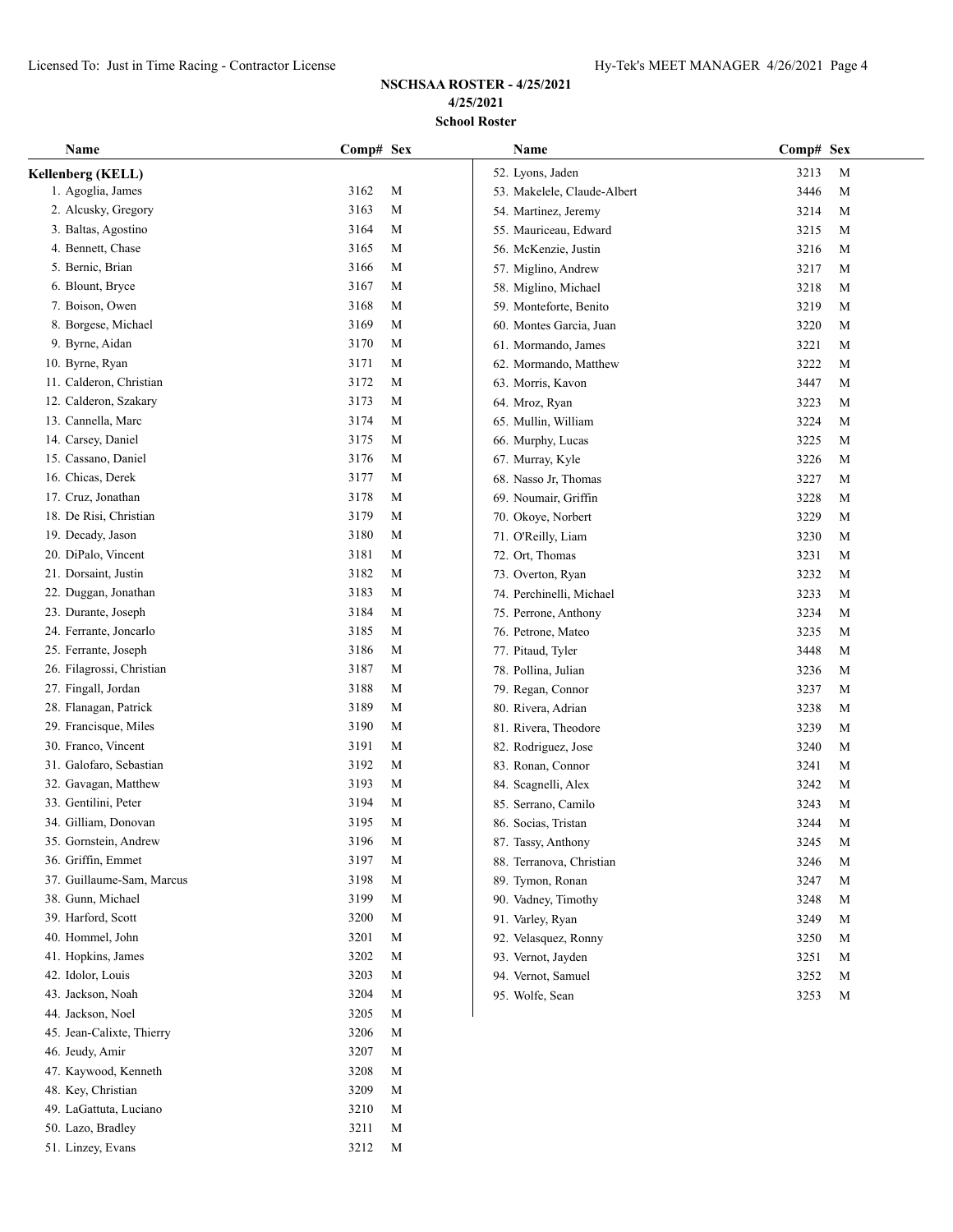| Name                       | Comp# Sex |   | Name | Comp# Sex |
|----------------------------|-----------|---|------|-----------|
| <b>Saint Mary (SM)</b>     |           |   |      |           |
| 1. Allen, Justin           | 3449      | M |      |           |
| 2. Arnold, George          | 3254      | M |      |           |
| 3. Aufenanger, Kurt        | 3450      | M |      |           |
| 4. Castillo, Carlos        | 3255      | M |      |           |
| 5. Curran, Brayden         | 3256      | M |      |           |
| 6. DeMaria, Jack           | 3257      | M |      |           |
| 7. Dierickx, Maxim         | 3258      | M |      |           |
| 8. Dykman, Brandon         | 3259      | M |      |           |
| 9. Erster, Kevin           | 3260      | M |      |           |
| 10. Estime-Prophete, Kelby | 3261      | M |      |           |
| 11. Fagan, Balian          | 3262      | M |      |           |
| 12. Flannery, Jack         | 3451      | M |      |           |
| 13. Galea, Dan             | 3263      | M |      |           |
| 14. Hayes, Michael         | 3264      | M |      |           |
| 15. Malanga, Chris         | 3452      | M |      |           |
| 16. Matos, Aaron           | 3453      | M |      |           |
| 17. Morris, Cranston       | 3265      | M |      |           |
| 18. Ng, Ryan               | 3266      | M |      |           |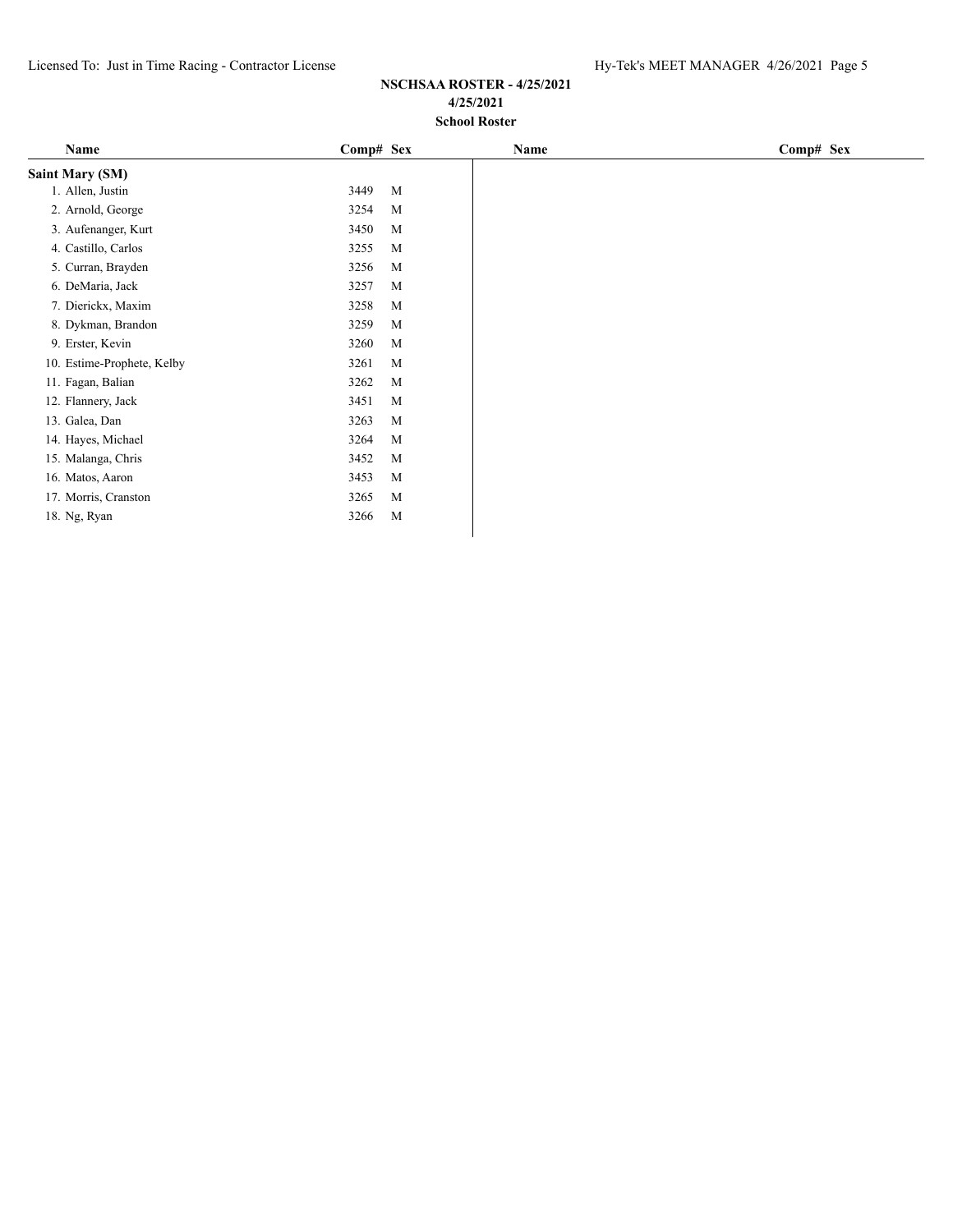| Name                     | Comp# Sex |             | Name                        | Comp# Sex    |             |  |
|--------------------------|-----------|-------------|-----------------------------|--------------|-------------|--|
| St. Anthony's (SA)       |           |             | 52. Maricevic, Carlo        | 3318         | M           |  |
| 1. Abreu, Nicholas       | 3267      | M           | 53. Martinez France, Alias  | 3319         | M           |  |
| 2. Adeyemo, Bamidele     | 3268      | М           | 54. Mattas, Christos        | 3320         | M           |  |
| 3. Baldwin, Matthew      | 3269      | М           | 55. Mazzucca, Joseph        | 3321         | M           |  |
| 4. Barricelle, Thomas    | 3270      | M           | 56. McKenzie, Zachary       | 3322         | M           |  |
| 5. Becker, Jeremy        | 3271      | М           | 57. McLaughlin, Collin      | 3323         | M           |  |
| 6. Bedard, Anthony       | 3272      | М           | 58. Melloy, John            | 3324         | M           |  |
| 7. Bettencourt, Carter   | 3273      | M           | 59. Meo, Marc-Allen         | 3325         | M           |  |
| 8. Biesty, Brian         | 3274      | M           | 60. Mera, Zein              | 3326         | М           |  |
| 9. Bongiorno, Nicolas    | 3275      | M           | 61. Mitchell, Esteban       | 3327         | M           |  |
| 10. Borders, Nolan       | 3276      | М           | 62. Modica, Mark            | 3328         | М           |  |
| 11. Borghardt, Spencer   | 3277      | M           | 63. Morelli, Jack           | 3329         | M           |  |
| 12. Brancaccio, Aidan    | 3278      | M           | 64. Morelli, Matthew        | 3330         | M           |  |
| 13. Bruno, Vincenzo      | 3279      | M           | 65. Morgan, Jack            | 3331         | M           |  |
| 14. Burns, William       | 3280      | M           | 66. Muirhead, Kameron       | 3332         | M           |  |
| 15. Capone, Nicholas     | 3281      | M           | 67. Mullan, Daniel          | 3333         | M           |  |
| 16. Cayea, Steven        | 3282      | M           | 68. Napoleon, Ashton        | 3334         | M           |  |
| 17. Clayton, Jack        | 3283      | M           | 69. Nassour, Samy           | 3335         | M           |  |
| 18. Cocciarelli, Anthony | 3284      | M           | 70. Niola, Gianfranco       | 3336         | M           |  |
| 19. Conigliaro, James    | 3285      | M           | 71. Novellino, Luca         | 3337         | M           |  |
| 20. Conneely, Jack       | 3286      | М           | 72. O'Brien, Liam           | 3338         | М           |  |
| 21. Connolly, Gavin      | 3287      | М           | 73. Oliva, Christian        | 3339         | M           |  |
| 22. Connolly, Luke       | 3288      | М           | 74. Paredes, Jeremy         | 3340         | M           |  |
| 23. Conrardy, Liam       | 3289      | М           | 75. Pfisterer, John Paul    | 3341         | M           |  |
| 24. Conte, Liam          | 3290      | М           | 76. Piangozza, John         | 3342         | M           |  |
| 25. Crousillat, John     | 3291      | М           | 77. Pirtle, Jack            | 3343         | M           |  |
| 26. Dahl, Mikael         | 3292      | М           | 78. Prestipino, Giovanni    | 3344         | $\mathbf M$ |  |
| 27. D'Aoust, Logan       | 3293      | M           |                             | 3345         | M           |  |
| 28. Dearie, Sean         | 3294      | M           | 79. Reyes, Chris            | 3346         |             |  |
| 29. Dentrone, Vincent    | 3295      | M           | 80. Reyes, Jeffrey          |              | М           |  |
| 30. Doherty, Robert      | 3296      | M           | 81. Reynolds, Ryan          | 3347<br>3348 | М<br>M      |  |
| 31. Dorio, Michael       | 3297      | M           | 82. Sampino, Paul           |              |             |  |
| 32. Froehlich, Nicholas  | 3298      | M           | 83. Sanchez, Evan           | 3349         | M           |  |
| 33. Garofalo, Joseph     | 3299      | M           | 84. Scubla, Dan             | 3350         | M           |  |
| 34. Gentile, Dominic     | 3300      |             | 85. Solares, Juan           | 3351         | M           |  |
| 35. Govier, Robert       |           | M           | 86. Spencer, Jordan         | 3352         | M           |  |
|                          | 3301      | M           | 87. Tamburrino, Nicholas    | 3353         | M           |  |
| 36. Gugliucci, Anthony   | 3302      | M           | 88. Terry, Michael          | 3354         | M           |  |
| 37. Guillermo, Nicolas   | 3303      | $\mathbf M$ | 89. Ulrich, Thomas          | 3355         | M           |  |
| 38. Gusmano, Matthew     | 3304      | M           | 90. Villamizer, Thomas      | 3356         | M           |  |
| 39. Heerbrandt, David    | 3305      | M           | 91. Ward, Jack              | 3357         | M           |  |
| 40. Heerbrandt, Joseph   | 3306      | M           | 92. Whitcomb, Anthony       | 3358         | M           |  |
| 41. Hession, Liam        | 3307      | M           | 93. Whitcomb, Charles       | 3359         | M           |  |
| 42. Jacobs, Matthew      | 3308      | M           | 94. Whitcomb, Peter         | 3360         | M           |  |
| 43. Jennings, Aidan      | 3309      | M           | 95. Whitcomb, Stephen       | 3361         | M           |  |
| 44. Kalinowski, Robert   | 3310      | M           | 96. Wiesehahn, Stephen      | 3362         | M           |  |
| 45. Kennedy, Michael     | 3311      | M           | 97. Wilson, Hunter          | 3363         | M           |  |
| 46. Kirshner, Justin     | 3312      | M           | 98. Young, Padraig          | 3364         | M           |  |
| 47. Kuehn, Bryce         | 3313      | M           | 99. Zinck-Holmes, Nathaniel | 3365         | M           |  |
| 48. Lang, Owen           | 3314      | M           |                             |              |             |  |
| 49. Louis, Sean          | 3315      | M           |                             |              |             |  |
| 50. Lourenco, Matthew    | 3316      | M           |                             |              |             |  |
| 51. Lourenco, Nicholas   | 3317      | M           |                             |              |             |  |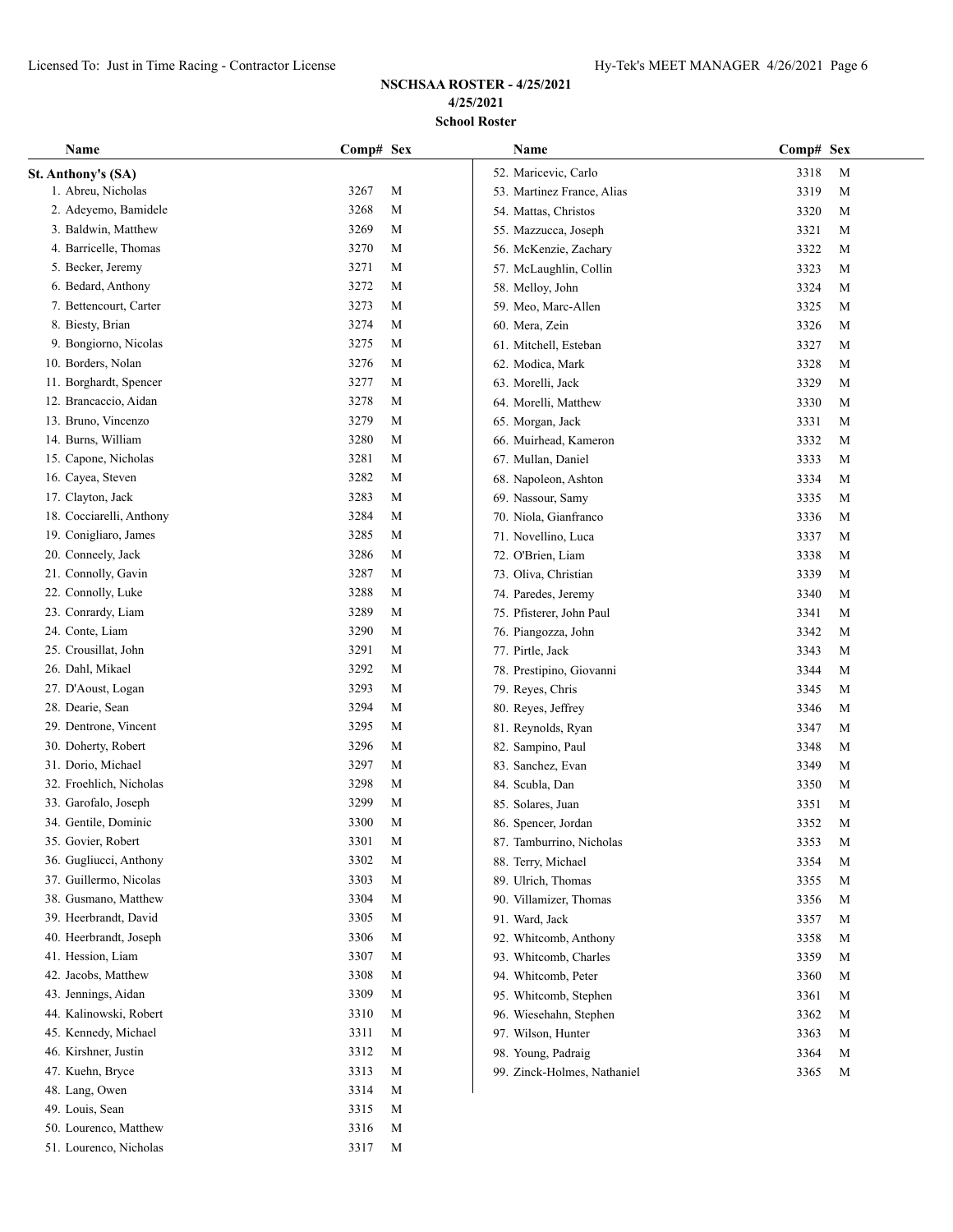| Name                   | $Comp#$ Sex | Name | $Comp#$ Sex |
|------------------------|-------------|------|-------------|
| St. Dominic (SD)       |             |      |             |
| 1. Aivaliotis, Gregory | 3366<br>M   |      |             |
| 2. Creter, Lucas       | 3367<br>M   |      |             |
| 3. Freivald, Duncan    | 3368<br>M   |      |             |
| 4. Kamerer, James      | 3369<br>M   |      |             |
| 5. Peranzo, Nicholas   | 3370<br>M   |      |             |
| 6. Ruggeberg, Justin   | M<br>3371   |      |             |
| 7. Skillmore, Michael  | 3372<br>M   |      |             |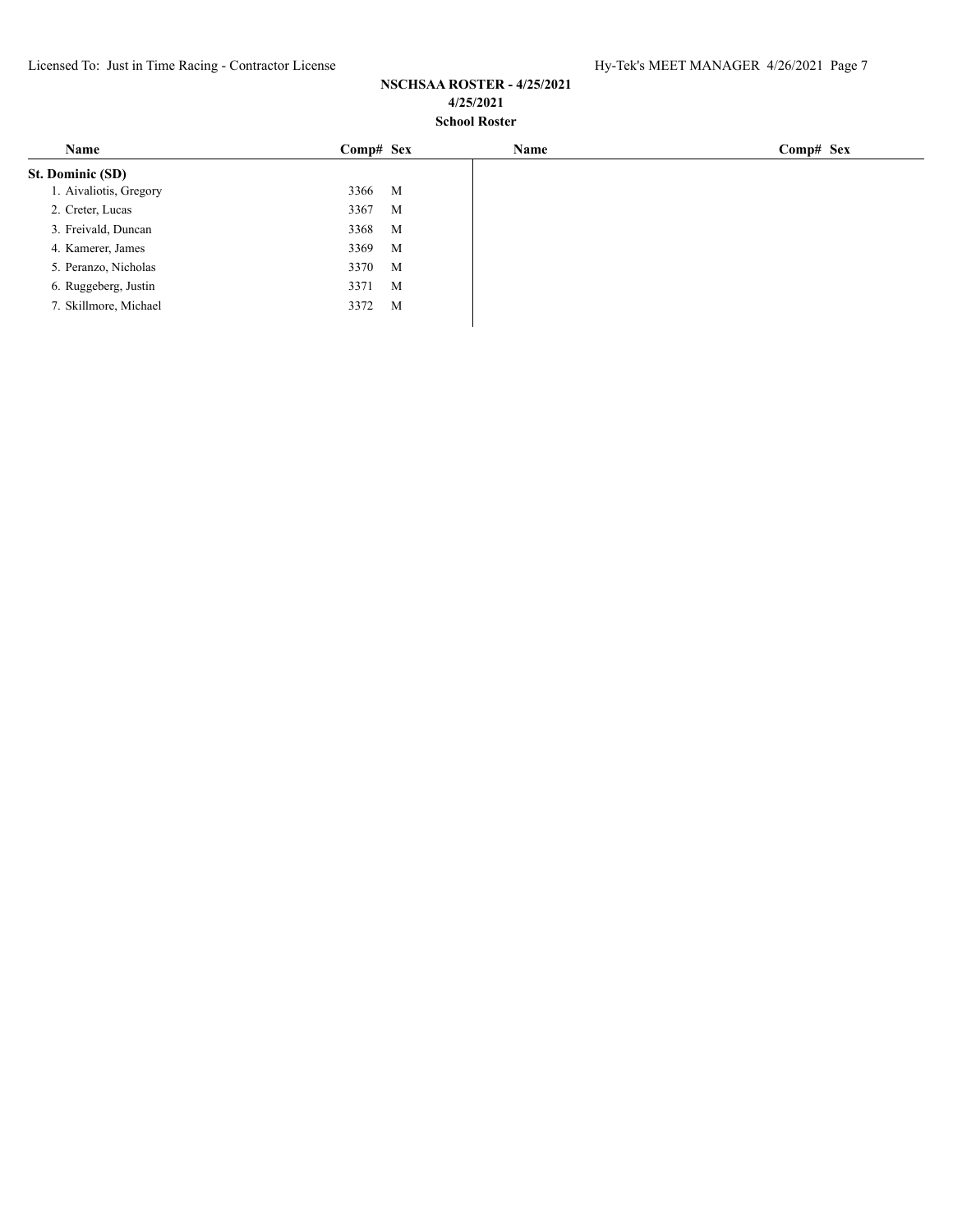| Name                         | Comp# Sex |             | Name | Comp# Sex |
|------------------------------|-----------|-------------|------|-----------|
| St. John the Baptist (SJB)   |           |             |      |           |
| 1. Aguilar, Ric Jehrard      | 3373      | $\mathbf M$ |      |           |
| 2. Bejarano, Francisco       | 3374      | $\mathbf M$ |      |           |
| 3. Bellino, Shane            | 3375      | M           |      |           |
| 4. Bryce, Robinson           | 3376      | M           |      |           |
| 5. Byrnes, Logan             | 3377      | M           |      |           |
| 6. Casey, Brendan            | 3378      | $\mathbf M$ |      |           |
| 7. Epp, Austin               | 3379      | M           |      |           |
| 8. Fitzgerald, Sean          | 3380      | M           |      |           |
| 9. Flareau, Donavan          | 3381      | M           |      |           |
| 10. Gannon, Christopher      | 3382      | M           |      |           |
| 11. Harrigan, Aidan          | 3383      | M           |      |           |
| 12. Harry, Cole              | 3384      | M           |      |           |
| 13. Hill, Derrick            | 3385      | M           |      |           |
| 14. Hoffmann, Michael        | 3386      | M           |      |           |
| 15. Joseph, Nate             | 3387      | $\mathbf M$ |      |           |
| 16. Kent, John               | 3454      | M           |      |           |
| 17. Lee, Harrison            | 3388      | M           |      |           |
| 18. Leonardo-Cintron, Rafael | 3389      | M           |      |           |
| 19. McGuinness, Matthew      | 3390      | M           |      |           |
| 20. Murphy, Greg             | 3391      | M           |      |           |
| 21. Olejnik, Nicholas        | 3392      | M           |      |           |
| 22. Oviedo-Torres, Aidan     | 3393      | M           |      |           |
| 23. Port, Rob                | 3455      | M           |      |           |
| 24. RJ, Kocan                | 3456      | $\mathbf M$ |      |           |
| 25. Robinson, Bryce          | 3457      | M           |      |           |
| 26. Roman, Darin             | 3394      | M           |      |           |
| 27. Rosado, Calogero         | 3395      | M           |      |           |
| 28. Sanchez, Emanuel         | 3396      | M           |      |           |
| 29. Sanchez, Fernando        | 3397      | M           |      |           |
| 30. Scott, Mark Anthony      | 3398      | M           |      |           |
| 31. Seifort, Johnny          | 3458      | M           |      |           |
| 32. Shotter, James           | 3459      | M           |      |           |
| 33. Simmons, Andrew          | 3460      | M           |      |           |
| 34. Smith, Ethan             | 3461      | M           |      |           |
| 35. Tinti, Johnathan         | 3399      | $\mathbf M$ |      |           |
| 36. Vierling, Patrick        | 3400      | M           |      |           |
| 37. Waskewicz, Richard       | 3401      | M           |      |           |
| 38. Zanetti, Justin          | 3402      | M           |      |           |